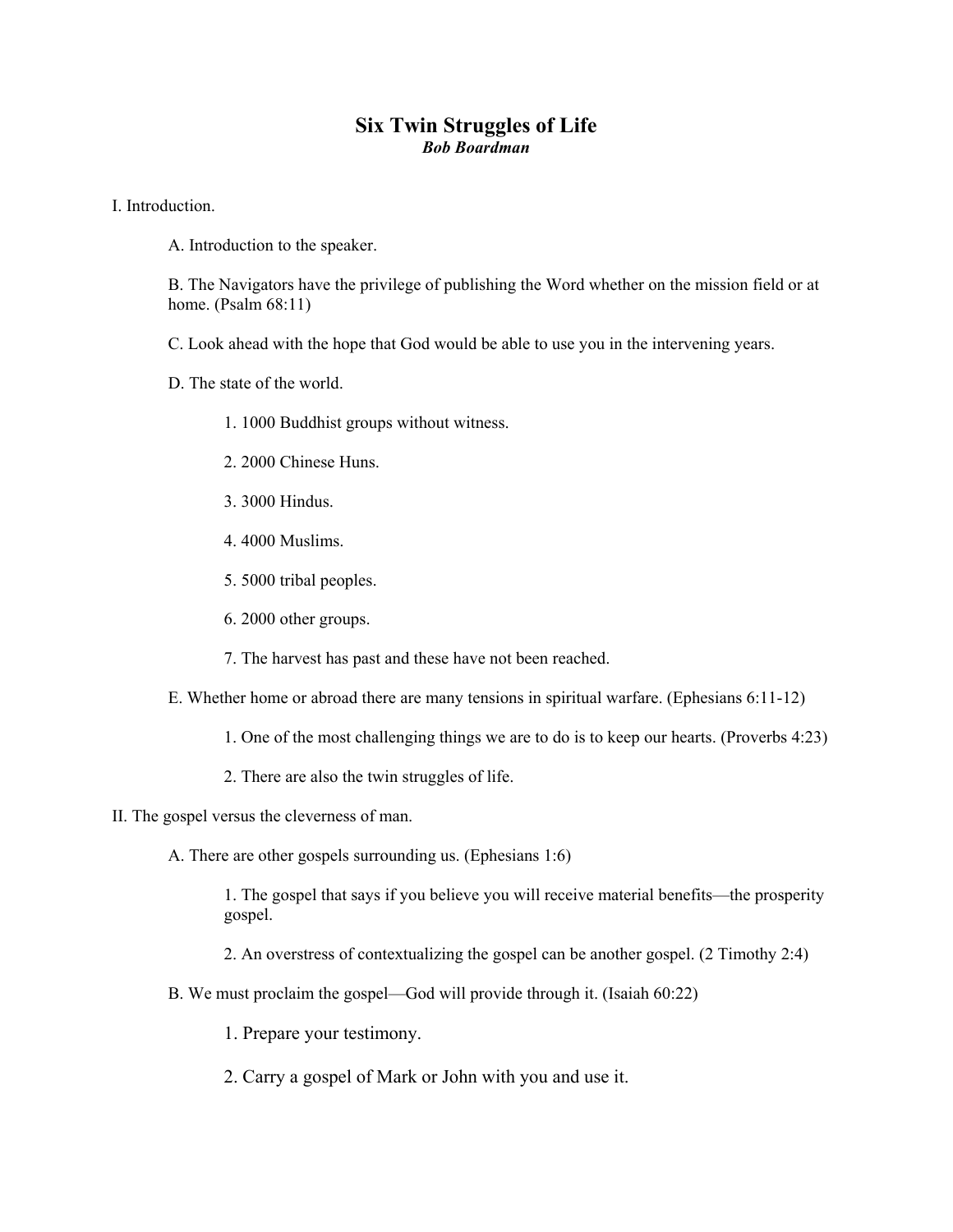III. The fool versus the man or woman of understanding.

A. There is a continual struggle between the ways of life of the fool and the one of understanding.

B. "Foolishness" is used ninety-two times, "Wise" or "wisdom" is used a hundred and twenty-one times, "understanding" is used sixty-five times, and "righteousness" eightyeight times.

C. The fool.

1. The fool is not a buffoon—they are often the successful ones. He is a rebel though before God.

2. There are those that say, "Thy will be done," and those to whom God says, "Alright, have it your way." (C.S. Lewis)

D. The four indispensables of life: wisdom, knowledge, discretion, and understanding. (Proverbs 2).

1. Wisdom is the ability to judge soundly between what is true and what is false. (Job 28:28, Psalm 11:10)

2. Understanding is the growing spiritual ability to understand the fear of the Lord, your associates, also the needs of the world, and oneself. (Proverbs 3:13, 4:7)

E. An outline of Proverbs according to "wisdom:" the importance of wisdom (1-7), the origin of wisdom (8), the results of wisdom (9-31). We should sell our souls to mastering wisdom.

IV. The Word of God versus the traditions of man.

A. The Word is sharper than a two-edged sword. (Hebrews 4:12)

1. The Word must be mastered. The greatest miracle in the world is to change a human heart and the Word can do it. (Jeremiah 23:29, Psalm 119:165)

2. We must let the Word work out in our lives. Make a soil of humble modesty for the Word that roots itself inwardly.

B. Too many have not read the whole Bible through in its entirety.

V. "Going on" versus "giving up".

A. We are not to give up but go on. (2 Corinthians 4:9-16)